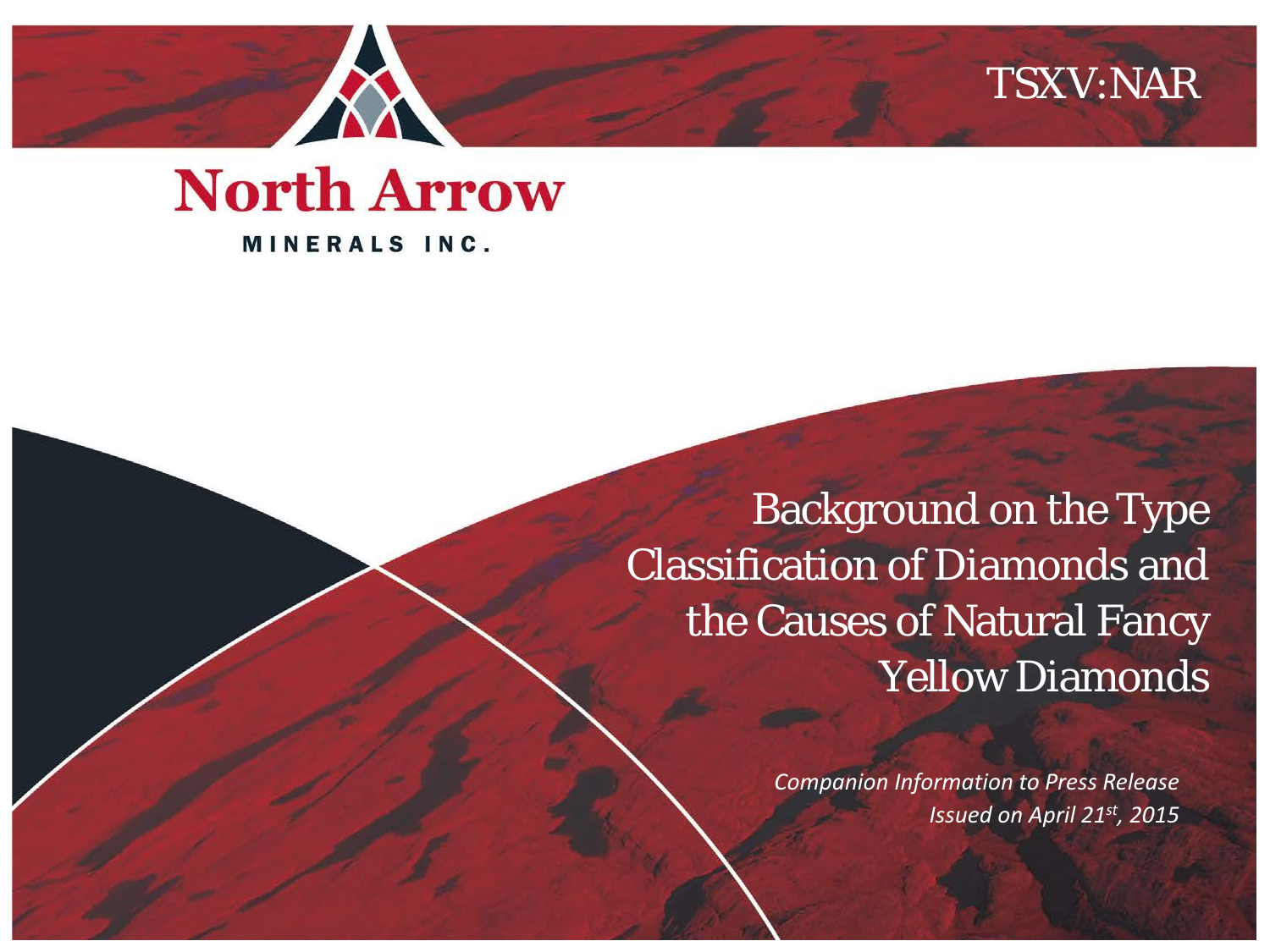

## FORWARD LOOKING STATEMENT

#### **North Arrow** MINERALS INC.

This presentation contains projections and forward looking information that involve various risks and uncertainties, including, without limitation, statements regarding the potential extent of mineralization, resources, reserves, exploration results and plans and objectives of North Arrow Minerals Inc. These risks and uncertainties include, but are not restricted to, the amount of geological data available, the uncertain reliability of drilling results and geophysical and geological data and the interpretation thereof and the need for adequate financing for future exploration and development efforts. There can be no assurance that such statements will prove to be accurate. Actual results and future events could differ materially from those anticipated in such statements. These and all subsequent written and oral forward-looking statements are based on the estimates and opinions of management on the dates they are made and are expressly qualified in their entirety by this notice. The Company assumes no obligation to update forward looking statements should circumstances or management's estimates or opinions change.

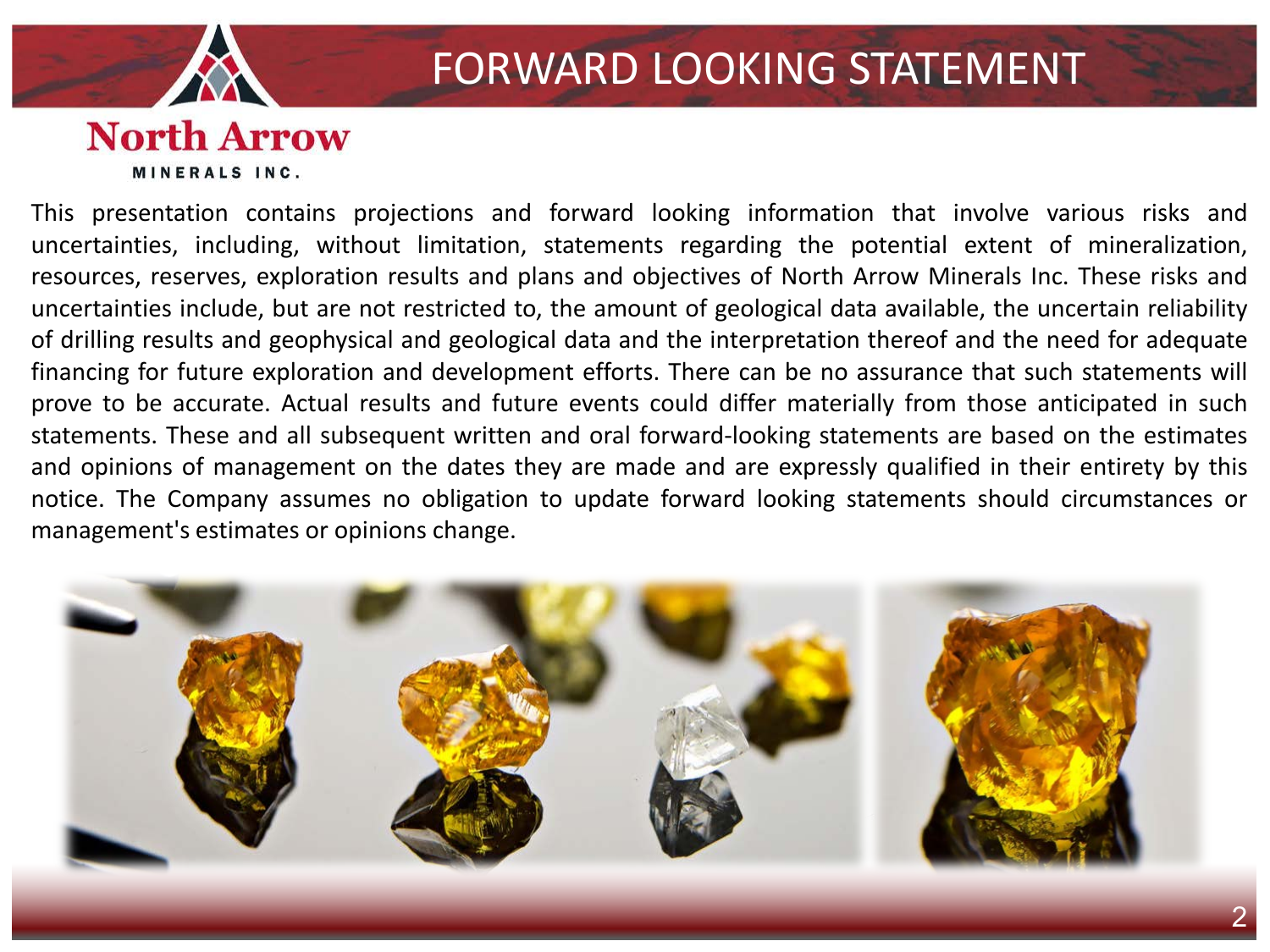## QILALUGAQ PROJECT, NU

- > \$25 M in past exploration.
- 15 diamond bearing kimberlites.
- Q1-4: biggest (>12 ha), highest grade.
- 9 km from Repulse Bay & tide water.
- May 2013 inf. Resource estimate of 26.4 million carats to 205m depth.
- Yellow diamonds could significantly & positively impact value.
- NAR extracted a 1500 tonne wet sample of the Q1-4 in the summer of 2014; processing for diamonds is nearing completion; valuation in May 2015.
- NAR can earn 80% from Stornoway by completing this work.
- SWY retains one time back-in right to 40% by paying 3X exploration costs.

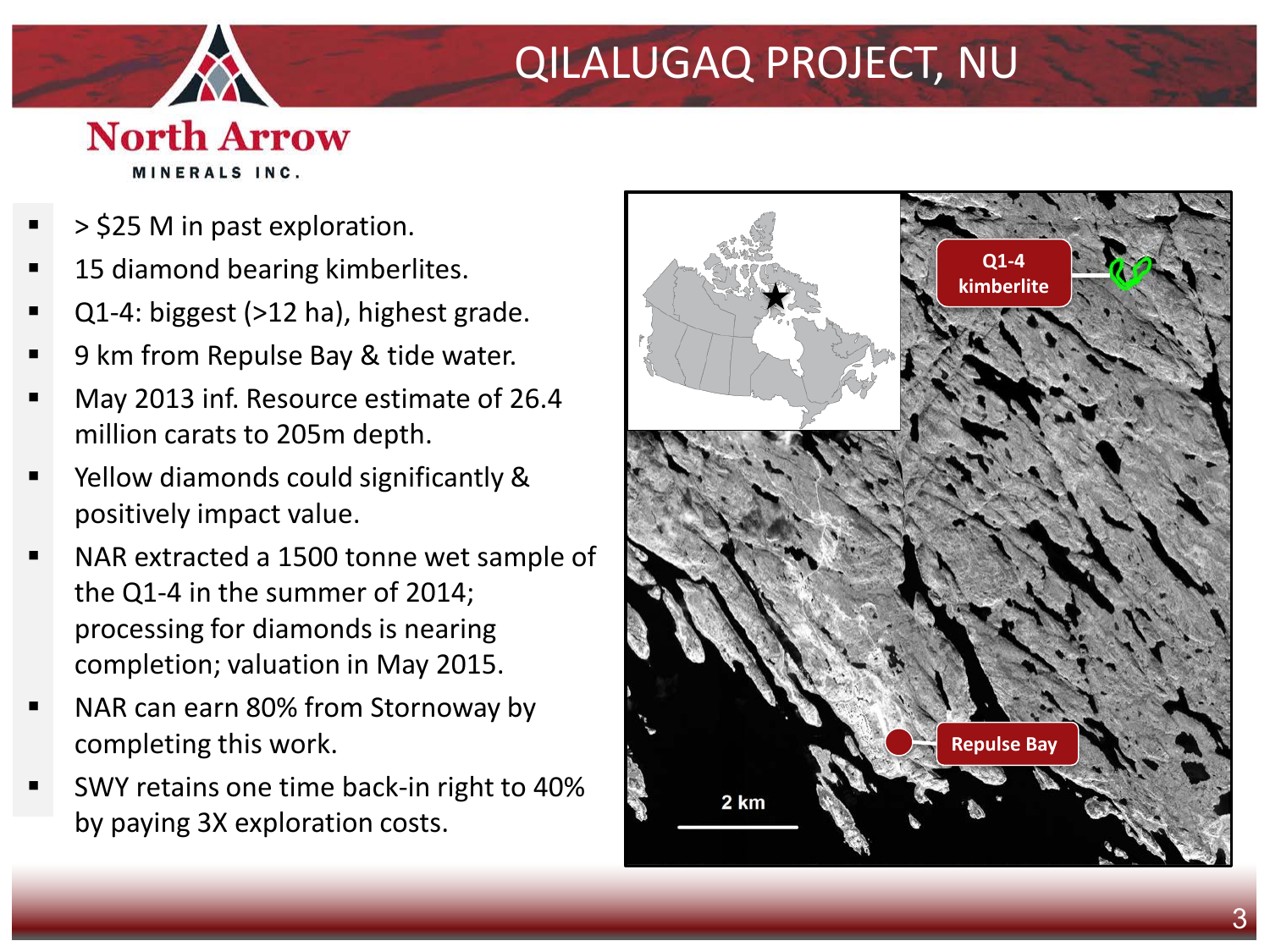

## Q1-4 DIAMONDS – APRIL 21, 2015 PRESS RELEASE

- 189.97 carats recovered from first 609 t. announced Feb. 26, 2015
- Results confirmed a significant population of yellow diamonds is present; 8.5% yellows by stone count; **21.4% yellows by carat weight**.
- Largest stones: 4.42 cts, 4.16 cts, 3.53 cts; all yellow cubic aggregates.
- Conducted a FTIR Study (Fourier Transform Infrared Spectroscopy).
- 40 of 41 yellow diamonds that were tested contain un-aggregated Nitrogen typical of Type 1b diamonds. **What does this mean?**



*+5DTC "Run of Mine" from a portion of Q1-4 2014 bulk sample – 17.22 carats*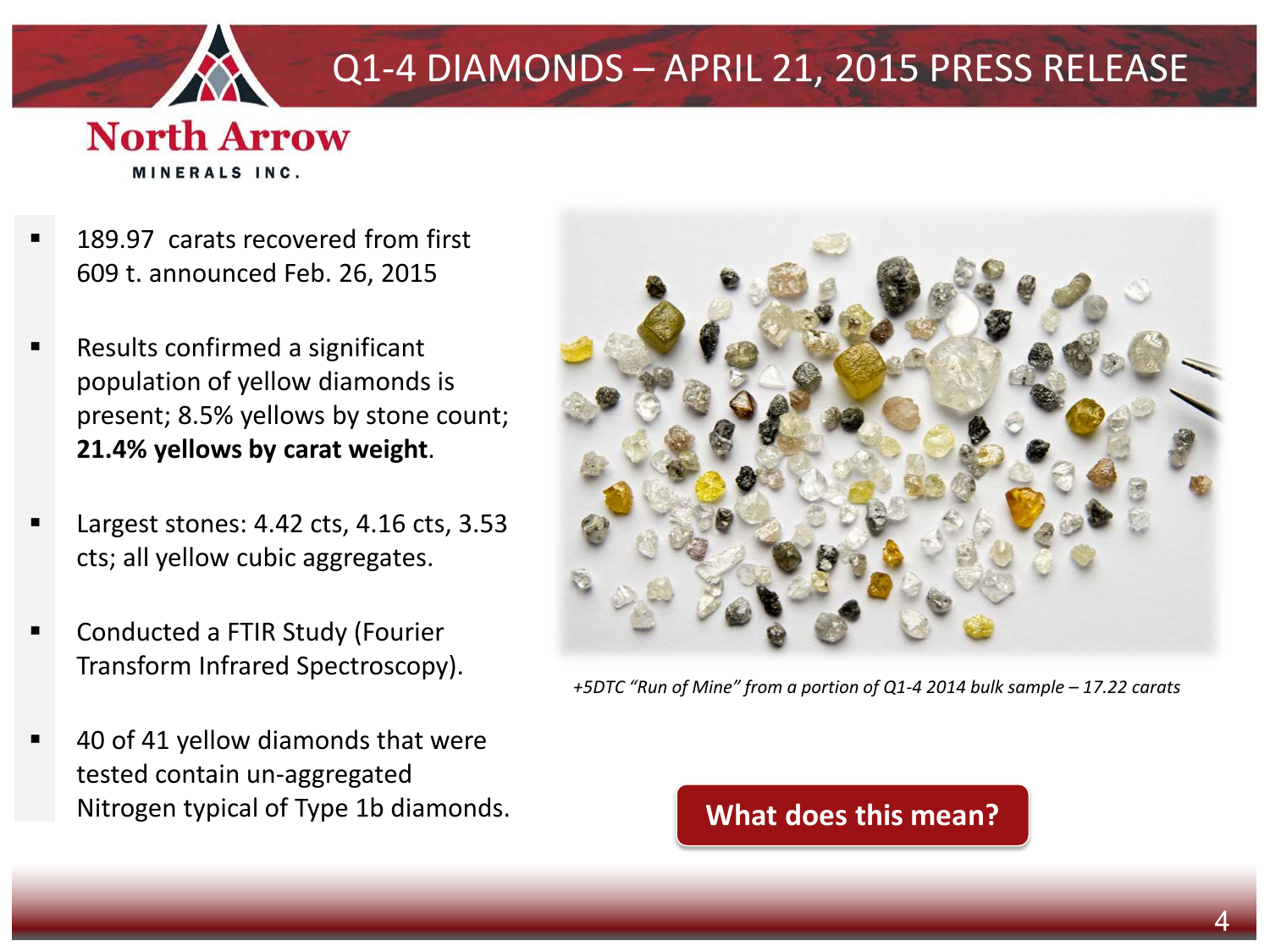

## TYPE CLASSIFICATION OF DIAMONDS



- Un-aggregated nitrogen.
- Very rare.
- Only ~0.1% of natural diamonds fall in this category.
- 40 of 41 Q1-4 yellow diamonds.

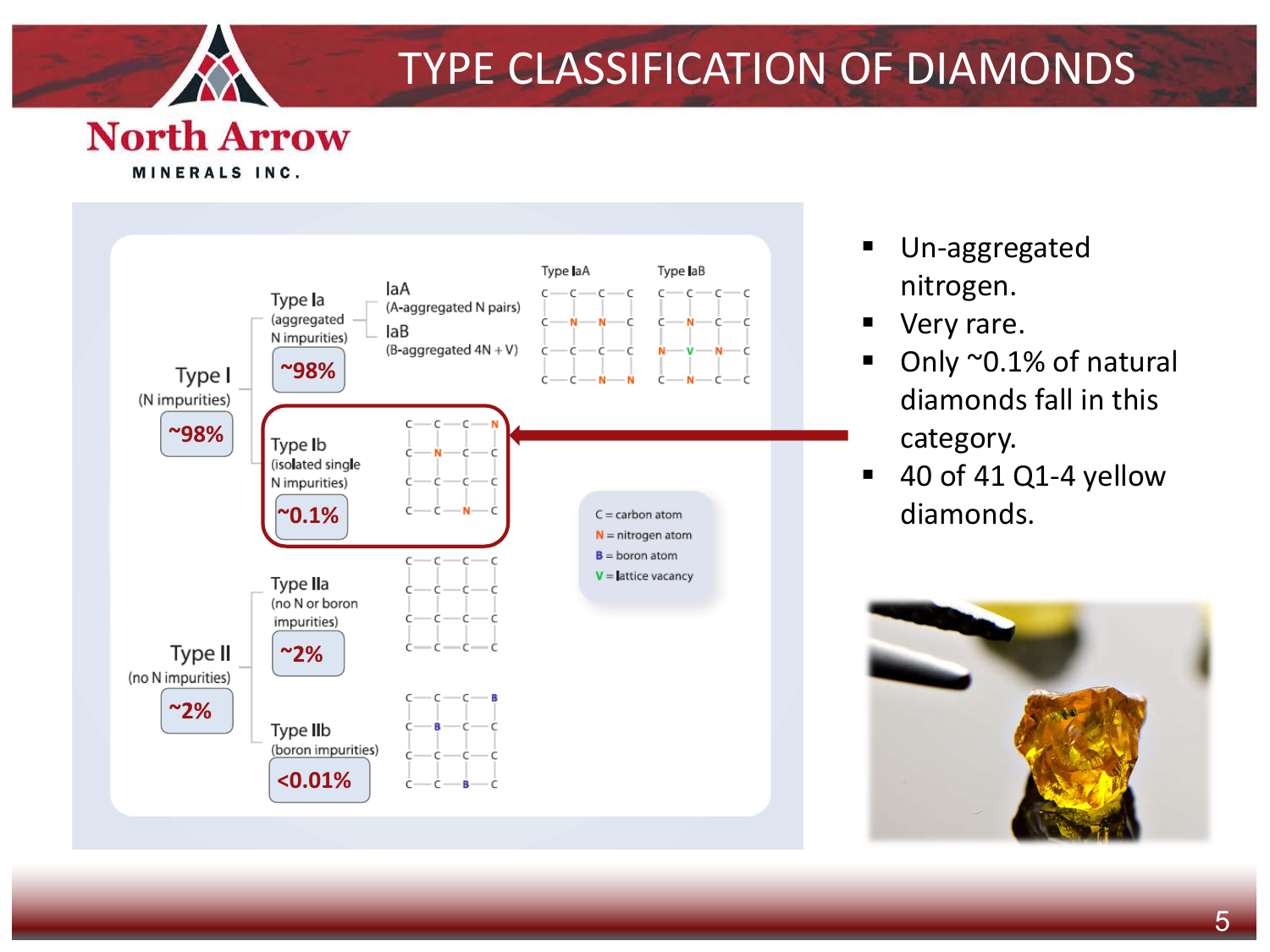

## NITROGEN AND YELLOW DIAMONDS

## **North Arrow**

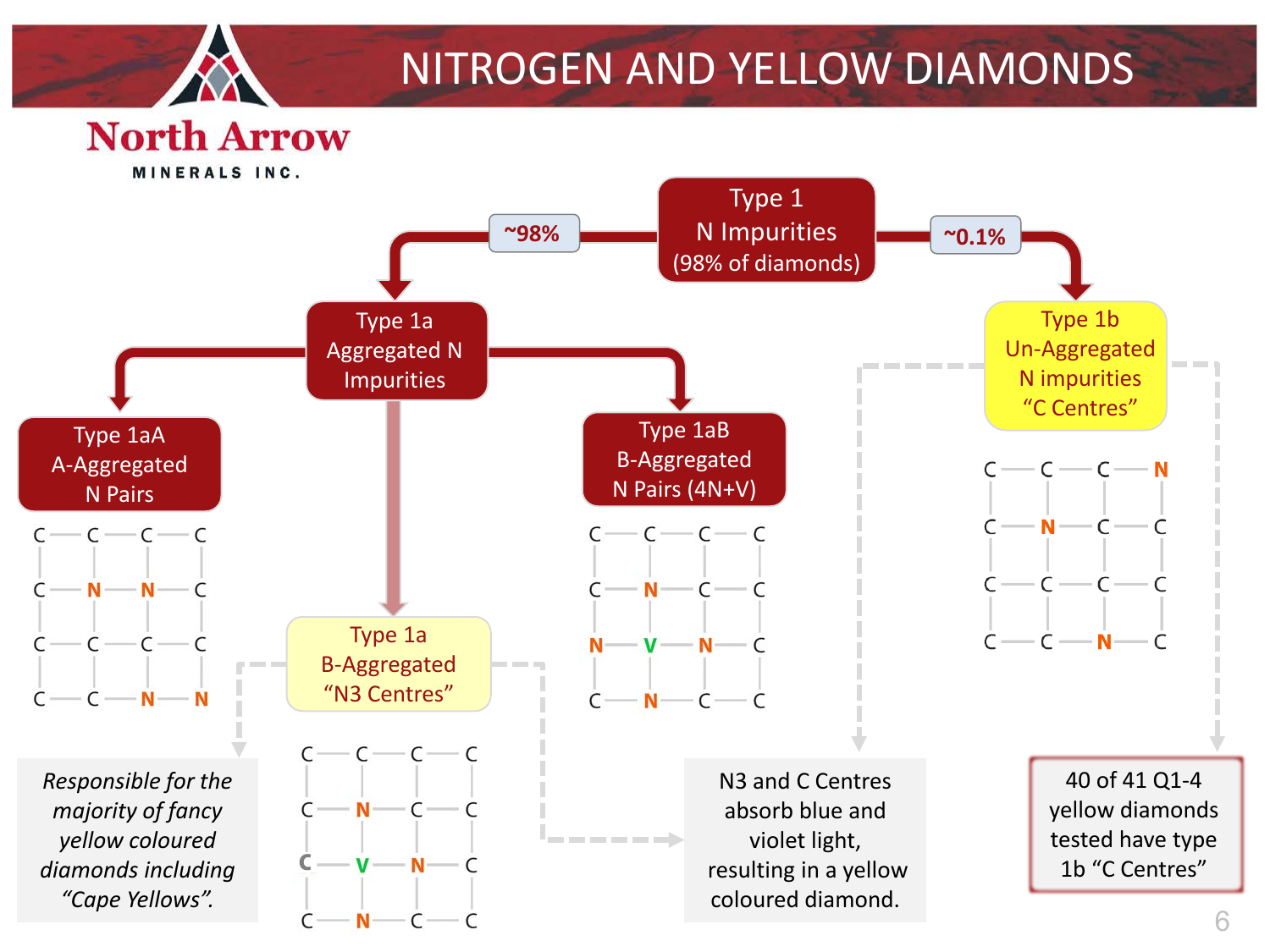

## CLASSIFICATION OF YELLOW DIAMONDS

fancy yellow

#### **North Arrow** MINERALS INC.



- **Diamonds referred to as "canary"** yellow" in the gem trade are typiclly Type Ib and are widely acknowledged as the rarest of all natural yellow
- A study by the GIA classified only 0.8% of over 24,000 natural yellow fancy yellow diamonds as Type 1b

fancy intense yellow

*Diagram from*: CHARACTERIZATION AND GRADING OF NATURAL-COLOR YELLOW DIAMONDS - 2005 By: John M. King, James E. Shigley, Thomas H. Gelb, Scott S. Guhin, Matthew Hall, and Wuyi Wang 7 fancy vivid yellow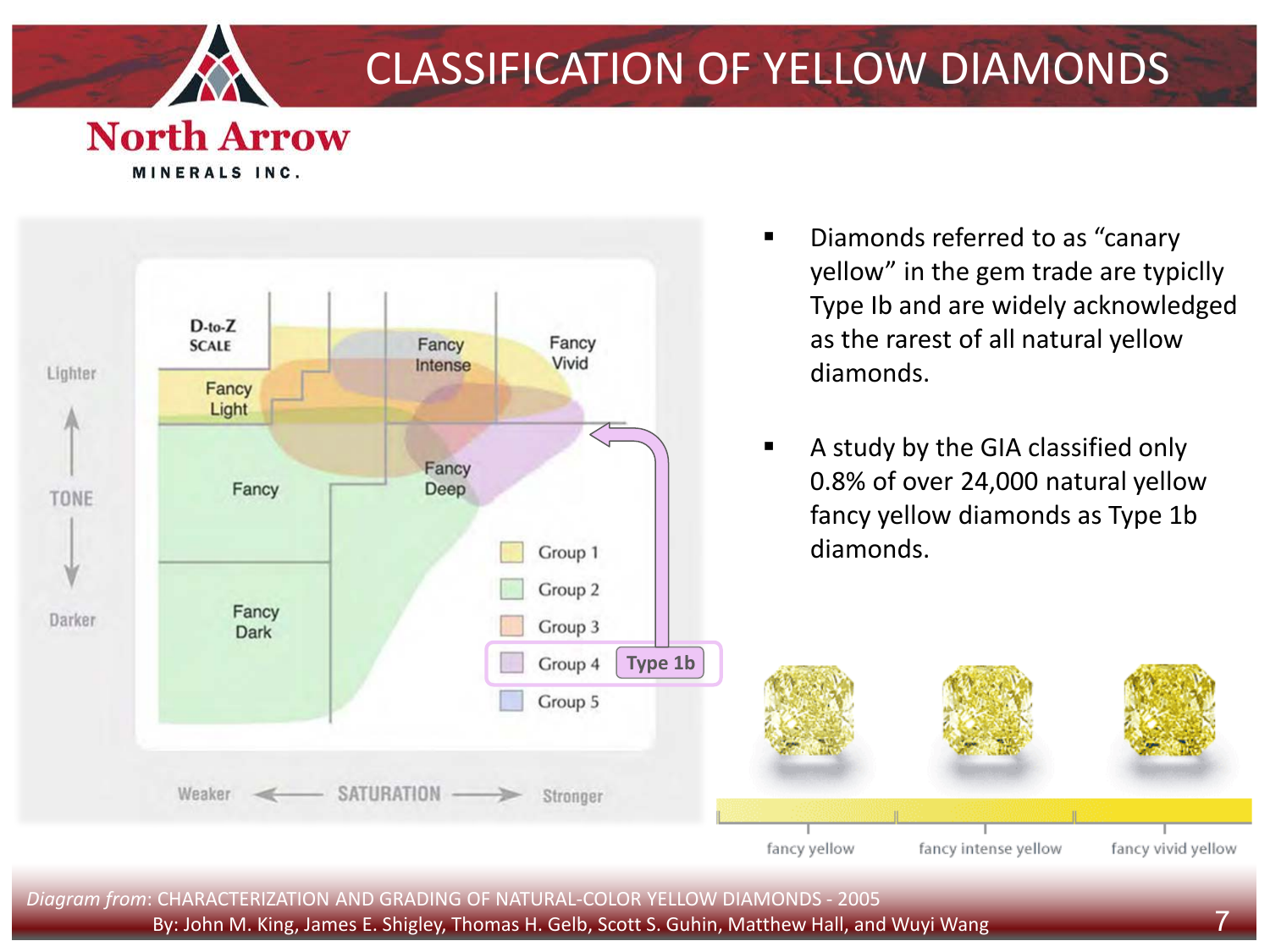

- **CURRENTLY**: Processing and recovering diamonds from remaining 54% of the kimberlite sample from Q1-4. Permitting/planning follow up resource definition drilling H2 2015.
- **WHAT'S NEXT:** Complete diamond sorting in April, 2015; diamond parcel then shipped to Antwerp for valuation in May, 2015. If value is positive, proceed with PEA.
- **GOAL:** to advance Qilalugaq to a development track project having skipped over the expensive exploration/discovery and initial resource drilling stages. Total budget for the current bulk sample collection and valuation is \$3.7 million.